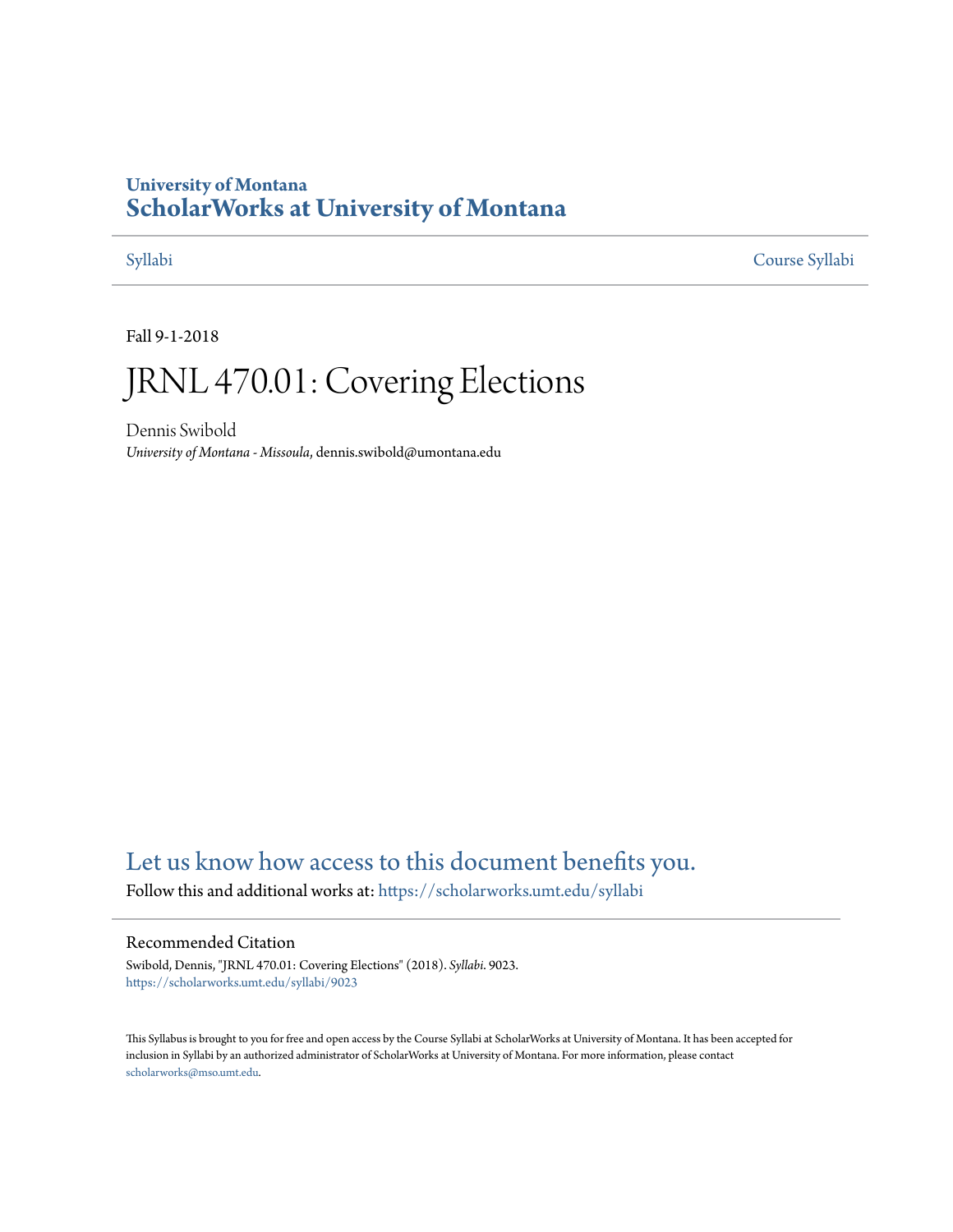# JOUR 470/Covering Elections, fall 2018

#### **Instructors:**

Lee Banville (DAH 406), [lee.banville@umontana.edu](mailto:lee.banville@umontana.edu) Dennis Swibold (DAH 432), [dennis.swibold@umontana.edu](mailto:dennis.swibold@umontana.edu) Class meets: TR, 2 a.m. to 3:20 p.m.

#### **Objectives and outcomes**

Successful students in this capstone course will learn how campaigns operate and how

journalists cover them. They will hone their reporting skills and insights by backgrounding candidates, fact-checking campaign statements, reporting election returns, and analyzing issues facing the next Legislature. Students will demonstrate their skill by producing election coverage in various formats and on platforms for Montana news organizations.

#### **How the class works**

Students will do reporting and analysis for an online audience and for networks of Montana newspaper and radio stations. Each student will:

## these are the candidates for US senate in Montana, a state with only one barber



- Write a profile of a statewide contest or ballot issue.
- Fact-check candidates' campaign claims. (Stay tuned for details.)
- Contribute to the class's election night and day-after coverage.
- Produce a legislative preview story.

#### **About those assignments**

Write a profile – A 600- to 800-word article providing an overview of the candidate, race or ballot issue assigned. If you're writing about a race, the article must focus on key differences between the candidates in terms of their experience, style, support and positions on issues. Stories about ballot measures need to focus on the key arguments and potential consequences. We will need original photos to accompany the articles. The stories will run in Montana newspapers and on the Web and radio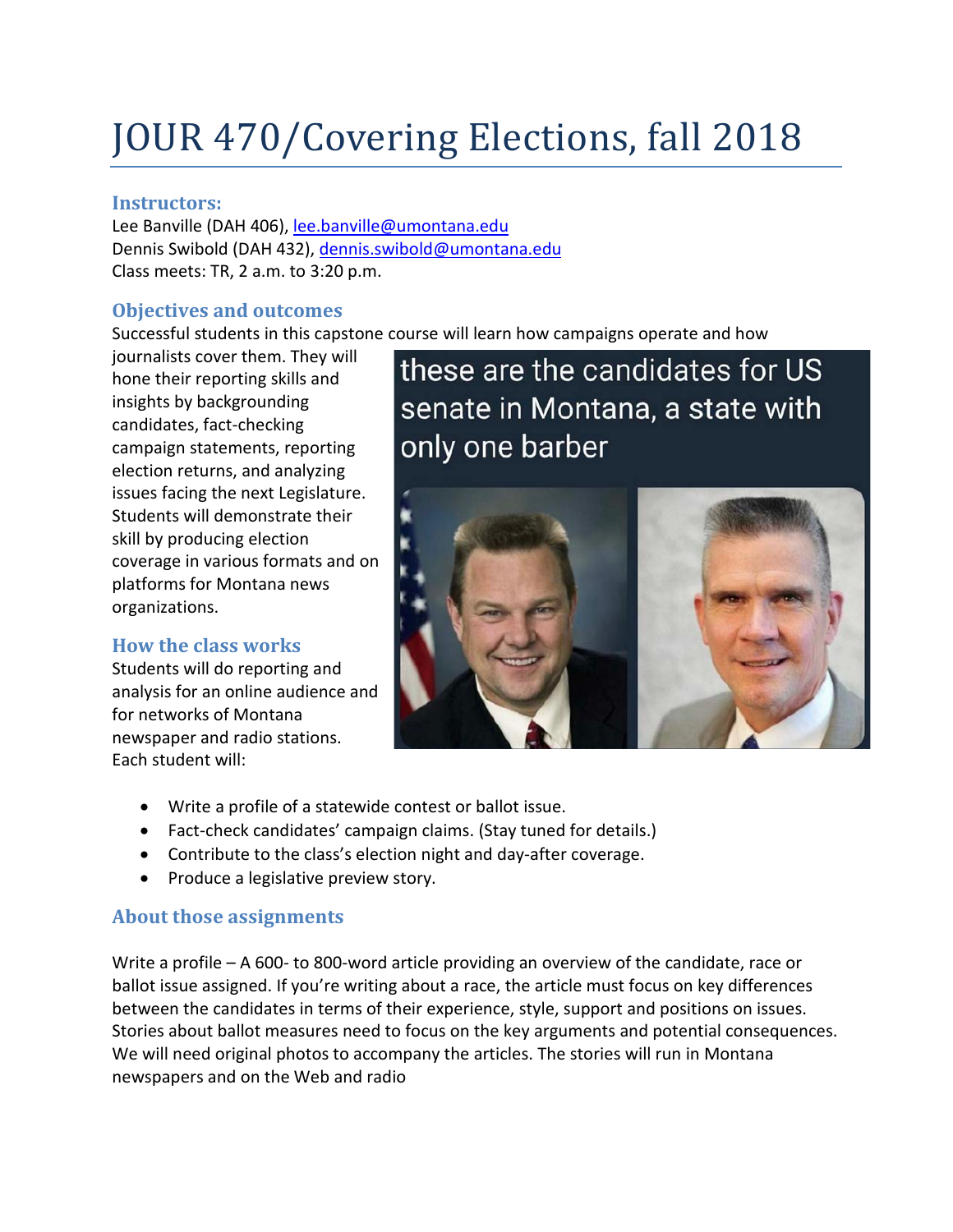Fact check two debates – Each of you will be responsible for fact-checking candidate statements during televised debates. You will prepare by analyzing the candidates' records and their advertising claims. We'll show you how, and we'll report what we find online.

Cover the election – The class will provide Election Day results and voter reaction for social media and the Montana Public Media website.

Legislative preview story – Each of you will produce a story (audio, video or text) analyzing the issues that are likely to emerge in the Legislature's 2017 session.

#### **Deadlines**

With news organizations depending on us, we can't be late. No excuses, please. Anticipate problems, and if they happen, inform your editors immediately so they can help or make alternative plans. Assignment deadlines are:

Profile story – Sept. 21 Fact-checking – By Sept. 29. Election coverage – Nov. 6 and 7 Legislative preview – Nov. 21

#### **Ground rules**

All the standard ethical rules apply. We won't tolerate plagiarism, fabrication, etc., but there's a special warning for this class: no politicking. So keep your politics out of your work and tone it down on social media. This isn't a class in political commentary or electioneering, so let's keep the public's focus on your reporting, not on your biases. If you have a conflict of interest, tell the instructors immediately so they can assign you to a race or issue where that won't be a problem. Conflicts may include working for, donating to, or publicly promoting a specific candidate or one side of a ballot issue. No conflict is too small to consider, so let's disclose everything at the start.

Remember, all your sources are going to be monitoring you as well, so keep that in mind. We want to reach a broad audience, not just the political tribes.

We expect you to attend every class and do every assignment. If you have to miss for a good reason, clear it with one of the instructors first. Be aware that Election Day is a working day for students in this class. We'll also have to work

#### **Grading**

We expect your work to be newsworthy, accurate, compelling, timely, thorough and fair. We expect great sourcing, and we expect you to hit your deadlines. You'll need to write the two stories and participate fully in the fact-checking and Election Day coverage to get an "A."

We must send stories out to the participating papers and MTPR and so grading is based on how much editing and additional reporting is required to make the pieces publishable. Specifically: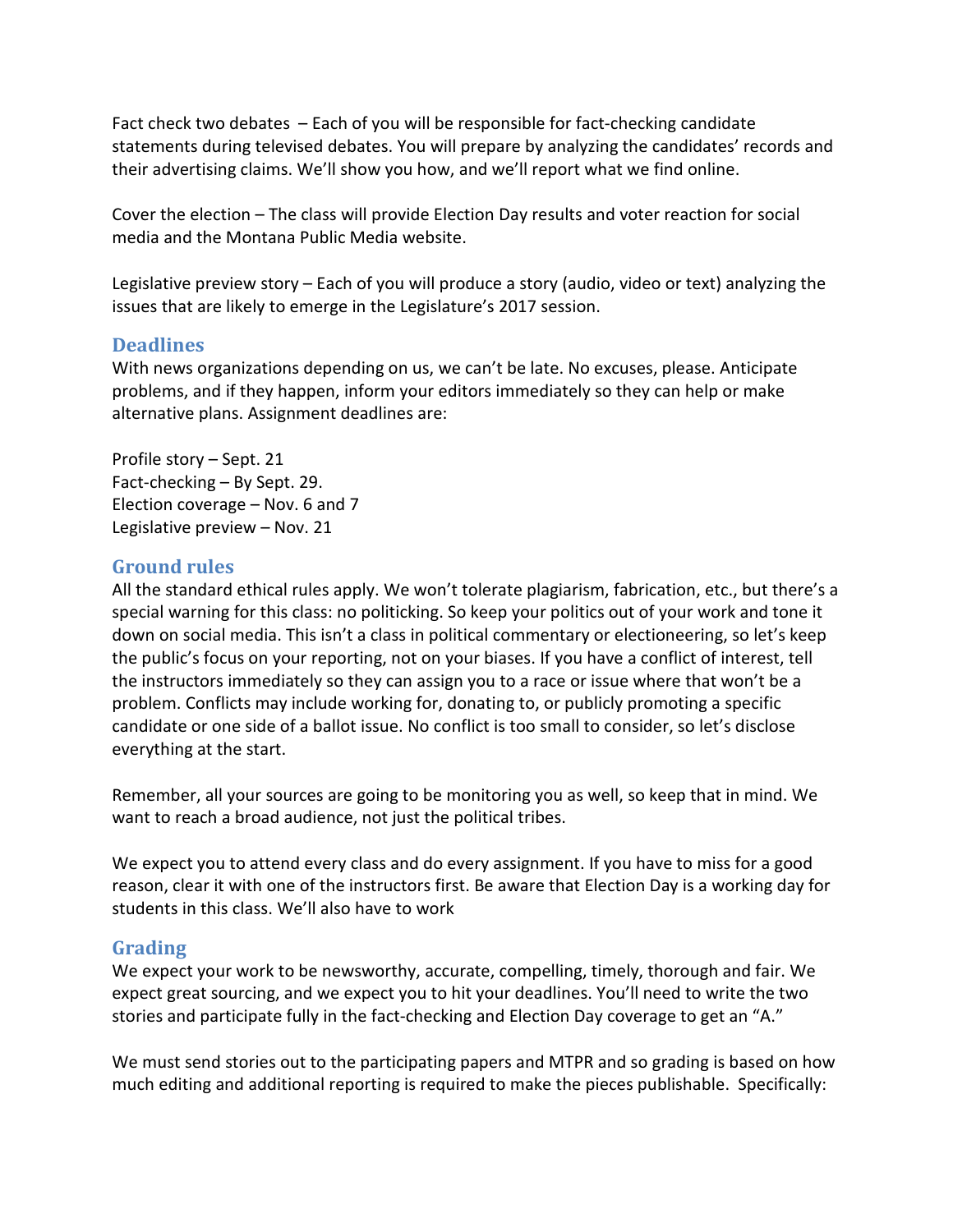- Stories that are well-sourced, newsworthy, compelling and well written will receive an "A."
- "B" stories are well reported but perhaps missing small details or additional sources. Writing is solid, although newsworthiness or pacing needs work.
- "C" stories are turned in on time and have adequate sourcing. Writing needs significant editing for tone and tenor. Details and primary sourcing is there but weak.
- "D" is still turned in on time but lacks adequate reporting. Writing needs major work and/or includes factual errors and multiple mistakes of spelling, grammar or style.
- "F" is late and/or does not meet the minimum standards to be edited.

We're fair editor and teachers. We'll give you credit for the work you do, a but a great story isn't worth anything if it is late, incomplete, or if everyone else has done it first. So make sure your story ideas are strong and timely.

\*Extra credit: You're not limited to the class assignments. If you see additional stories you'd like to do, great. We'll factor them into your final grade. But we need to approve these beforehand.

#### **Graduate students**

Students taking this course for graduate credit must complete and additional assignment to be chosen from the following:

- An additional story to be approved by the instructors. The student will make a class presentation on the story or initiative, which must include data analysis. OR
- A 10-page paper analyzing some pre-approved aspect of the Montana news media's role and performance in covering the 2018 Montana election. The paper will be due during the last week of classes.

#### **Plagiarism warning**

Plagiarism is representing another's work as your own. That includes writing a story based someone else's reporting, including a classmate's notes. Students who plagiarize may fail the course and be suspended. The solution is simple: Do your own work and attribute your sources.

#### **Academic honesty**

All students must practice academic honesty. Academic misconduct is subject to an academic penalty by the course instructor and/or a disciplinary sanction by the University. All students need to be familiar with the Student Conduct Code. The Code is available for review online at [http://www.umt.edu/SA/VPSA/index.cfm/page/1321.](http://www.umt.edu/SA/VPSA/index.cfm/page/1321)

#### **No double dipping**

You may not submit for this course any assignment that has previously or will be concurrently submitted for another class unless you receive prior approval from the professor for this course.